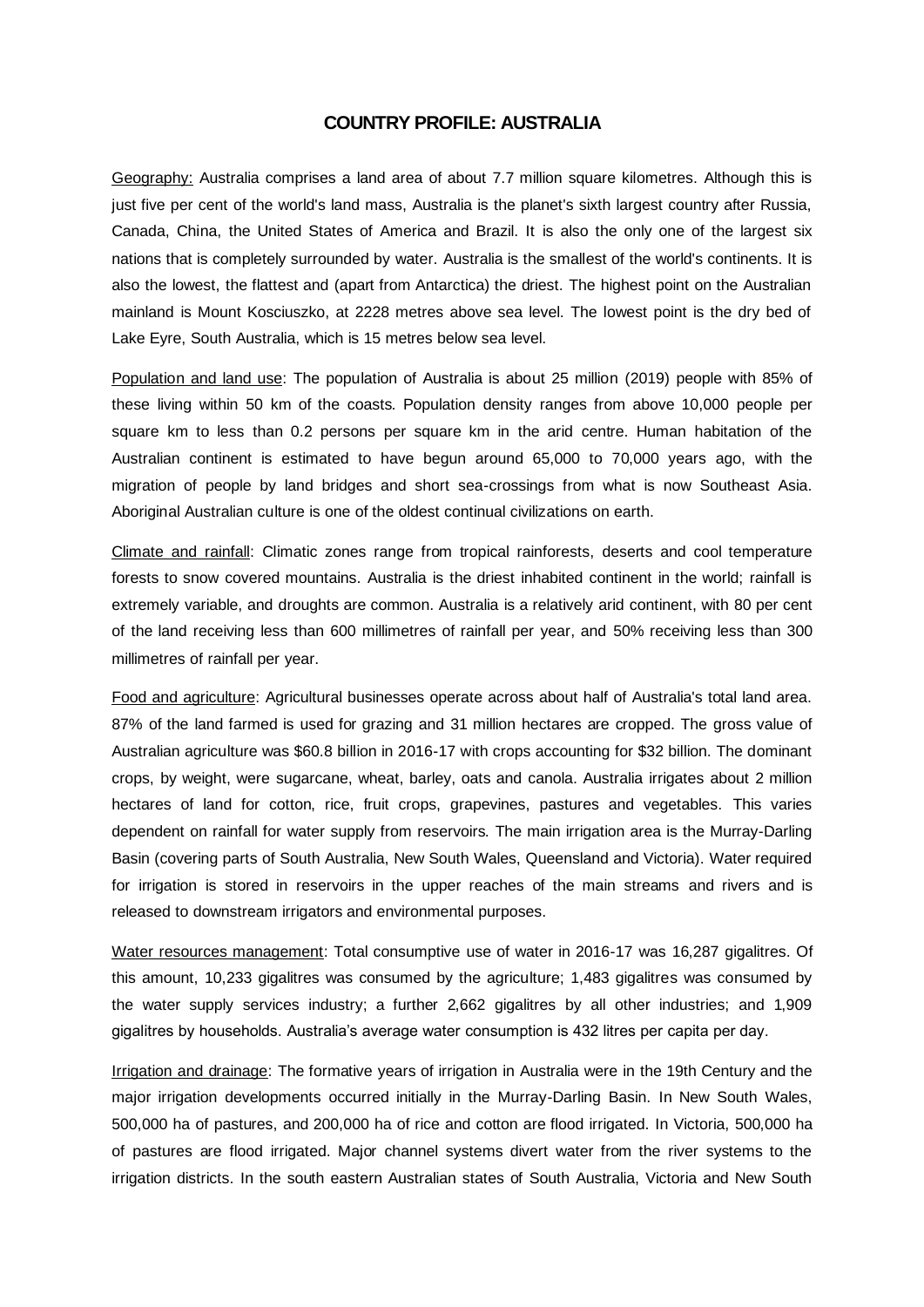Wales, over 100,000 ha of high value horticultural crops (citrus, grapes, stone fruit, almonds, and vegetables) are sprinkler or drip irrigated. South Australia also irrigated 60,000 ha of pastures. In other states, a similar range of crops are produced. Queensland also irrigates 140,000 ha of sugarcane. Many areas of inland Australia have been populated through irrigation development. Access to irrigation water is controlled by the government with the amount available to any irrigator, or the area that may be irrigated, regulated. Significant private irrigation regions do exist, but most regional water supply infrastructure is owned, constructed, maintained and operated by government agencies or privatised government orgainsiations. Irrigation technology continues to evolve both at the system and farm level and to keep up to date significant investment by governments (principally via Sustainable Rural Water Use and Infrastructure Program - SRWUIP) has seen dramatic improvements in water use efficiency in systems by reducing conveyance losses (operational, seepage and evaporation) and on-farm by adoption of 'state of the art' micro, spray and surface irrigation systems. The more extensive irrigation infrastructure operators have made use of SRWUIP funding to modernise their irrigation infrastructure. Under this modernisation, old manually operated structures have been replaced with automated gates, leaky channels have been replaced by lined channels and pipelines and old-style Dethridge outlets have been replaced with modern accurate farm outlets. Many of these automated systems are so controlled that farmers are able to order water and see it being delivered to their farm offtake via computer.

Water governance: Before the 1970s, property rights to irrigation water resided largely with state governments. Since the 1970s, there has been a transfer of property rights from state governments to either individual irrigators or to collectives of irrigators that have taken over ownership and management of the distribution infrastructure. Water governance in Australia is now operating under the COAG water reform framework, it requires the development of a comprehensive system of water allocations (including water sharing plans) and entitlements. This second wave of reforms were commenced in 1994 and enhanced in 1995 when NSW, Victoria, South Australia and Queensland agreed to implement a cap on diversions as part of the Murray-Darling Basin Agreement, based on 1993-94 levels of utilisation. In 2003, COAG agreed to refresh its 1994 water reform agenda by developing a new National Water Initiative. Among other things, the Initiative set out reforms for best practice pricing and institutional arrangements. This included: Promoting the economically efficient and sustainable use of water; Giving effect to the principles of user-pays; Achieving pricing transparency; and Facilitating the efficient functioning of water markets. The Water Act 2007 was passed in 2007-2008 and Murray–Darling Basin Authority was created as a result of the National Plan for Water Security.

ICID and National Committee: Australia joined the ICID family in the year 1952 and has since then taken active part in its activities. The Irrigation Australia's Committee on Irrigation and Drainage (IACID) has organized the following events in Australia: (1) The 10th meeting of the International Executive Council (IEC), March 1959 at Canberra; (2) The 34th meeting of the International Executive Council (IEC), September 1983 at Melbourne; (3) The 4<sup>th</sup> Micro-irrigation Congress in 1988 at Albury-Woodonga; (4) The  $2^{nd}$  Asian Regional Conference (ARC), March 2004 at Maoma, Echuca;